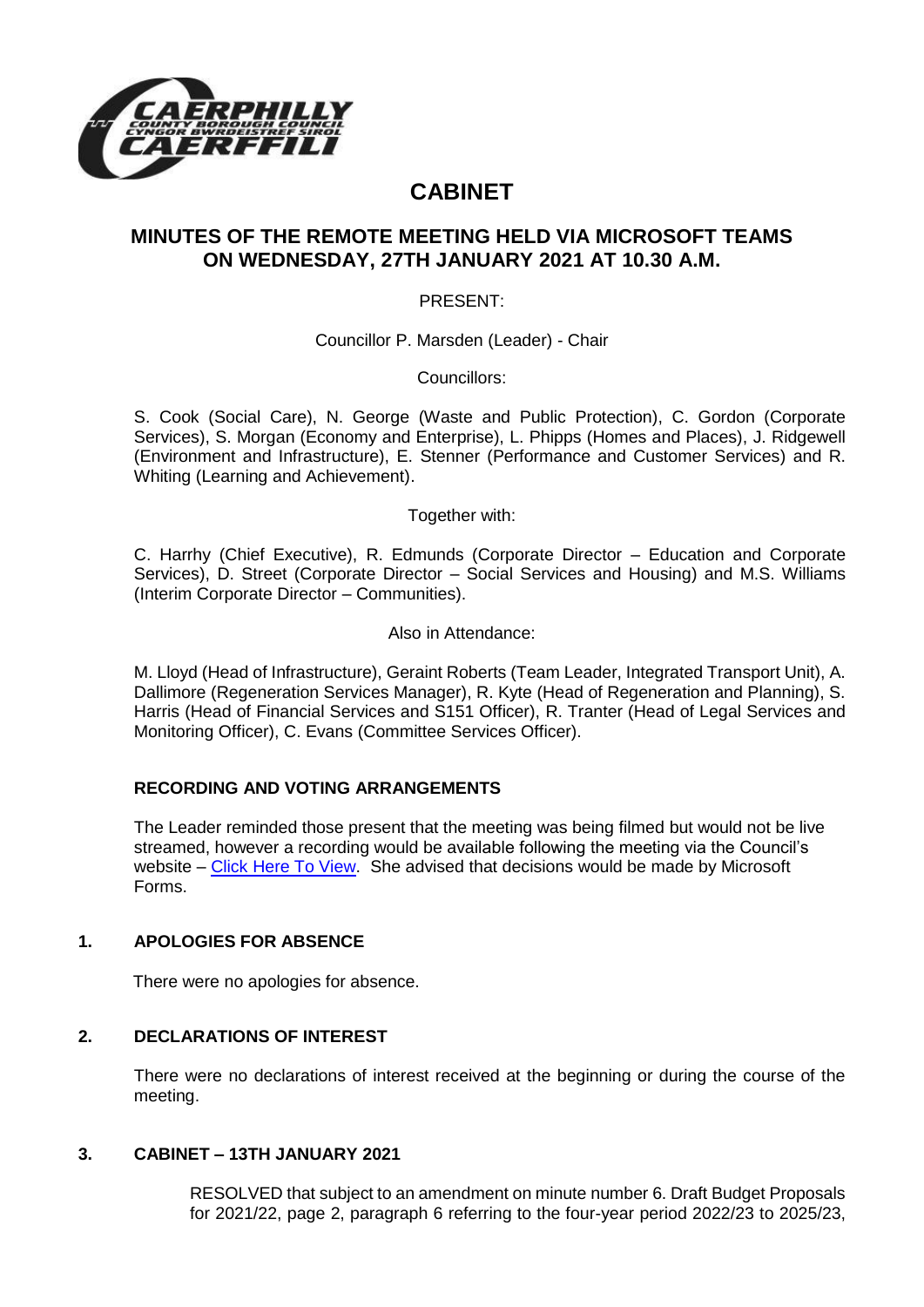which should read 2022/23 to 2025/26 and page 3, paragraph 3 referring to 79.754 properties in Band A to C, this figure should be 60,627. The minutes were approved as a correct record.

#### **4. CABINET FORWARD WORK PROGRAMME – TO NOTE**

Cabinet were provided with the Cabinet Forward Work Programme, which detailed the scheduled reports from 13th January 2021 to 27th January 2021. Members were reminded that the Cabinet Forward Work Programme is a working document and therefore subject to change.

Cabinet were asked to note that a longer forecast of reports would be provided at the next meeting, however, it is not possible to provide a significant period in the future as the programme is often subject to change and therefore not in the public domain.

Following consideration and discussion, it was moved and seconded that the Forward Work Programme be noted. By a show of hands this was unanimously agreed.

RESOLVED that the Cabinet Forward Work Programme be noted.

## **EXECUTIVE DECISION THAT IS NOT SUBJECT TO CALL-IN**

## **5. BUS EMERGENCY SCHEME (BES) – REQUEST TO ALL COUNCILS TO SIGN UP TO BES 2 SCHEME**

The report provided Cabinet with the wider context, the background to and the reasons for the Bus Emergency Scheme 2 (BES2) and sought the agreement of the authority to sign up to the BES 2 scheme.

It was noted that Bus travel has been severely affected by the Covid-19 pandemic, with passenger numbers plummeting, and the requirement for social distancing and additional cleansing requirements adding further burdens and costs on operators. Whilst Welsh Government and local authorities have stepped in to support the sector with substantial financial assistance, the current form of financial support is unsustainable. BES 2 provides a mechanism for managing the recovery and reshaping of bus services to respond to the impact of the COVID-19 Pandemic.

Cabinet thanked the Officer and Cabinet Member for the report and discussion ensued.

Cabinet discussed the report at length and raised queries around how the bus industry would emerge from the pandemic and how the recovery would be handled. Officers explained that there has been a massive effect on services as a result of the pandemic, but the BES 2 funding will encourage collaboration to provide a resilient service and resources to the communities in which it is most needed.

Cabinet were reminded that this item has been determined as an urgent item, and therefore not subject to Call-in.

Following consideration and discussion, it was moved and seconded that the recommendation in the report be approved. By way of electronic voting this was unanimously agreed.

RESOLVED that for the reasons contained in the Officer's Report:-

i) The principles of the BES 2 agreement (Appendix 2) be agreed to secure